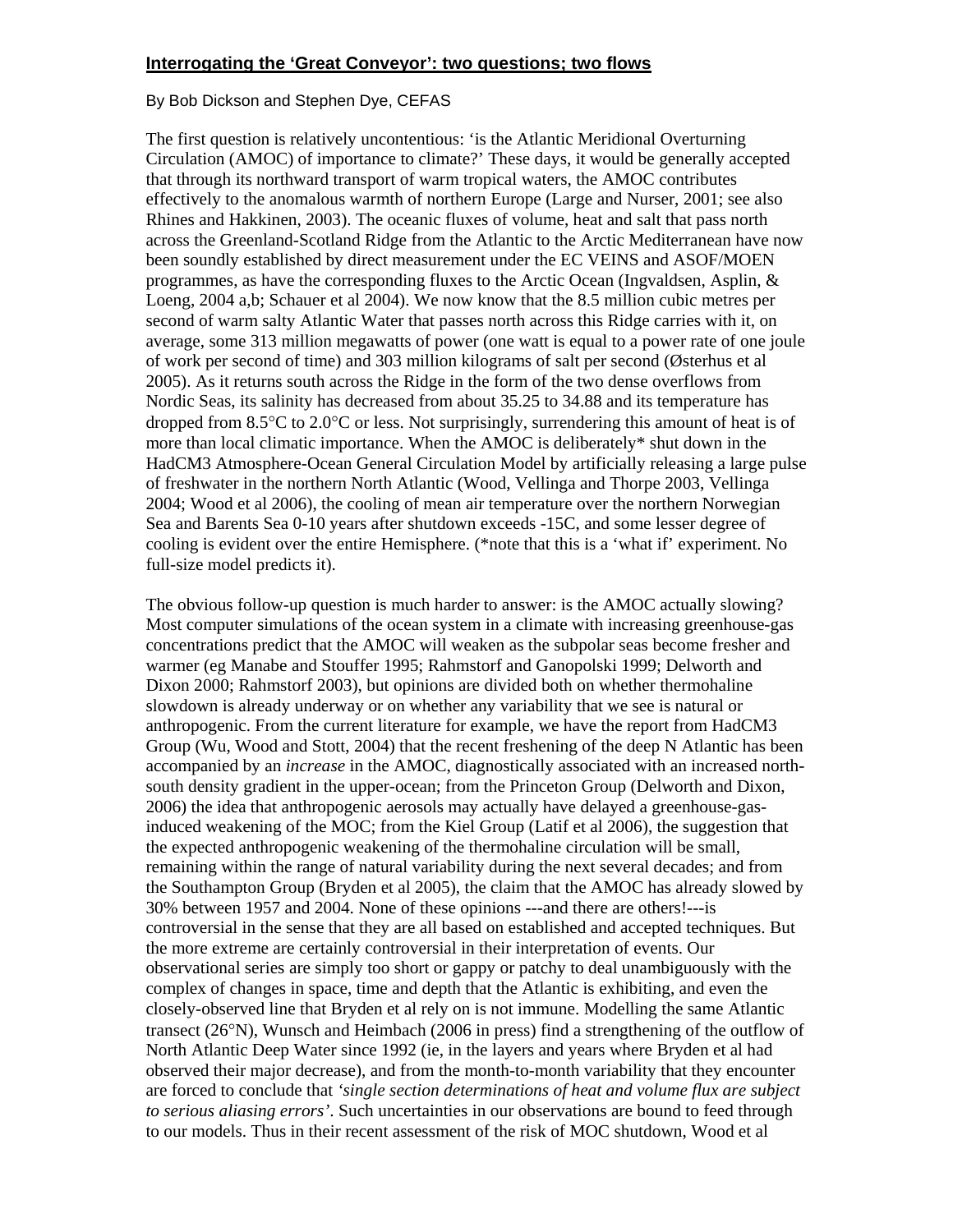(2006) can go no further than conclude that shutdown remains a '*high impact, low probability event*' and that '*assessing the likelihood of such an event is hampered by a high level of modeling uncertainty*'.

Two Fluxes: The fact remains that, understand it or not, current climate is changing. In their careful reassessment of the climatic record, Osborne and Briffa (2006) conclude that '*the most significant and longest duration feature during the last 1200 years is the geographical extent of warmth in the middle to late 20th Century'*. And despite the fact that Bryden et al report a decrease in the net northward oceanic heat flux through 25°N from 1.3-1.4 to 1.1 PW since 1957 ( $1\text{PW}=10^{15}\text{W}$ ), the many time-series collated by the ICES WG on Oceanic Hydrography (ICES, 2006) show clearly enough that the Atlantic waters crossing over the Greenland-Scotland Ridge to the Nordic Seas and Arctic Ocean are generally at their warmest and saltiest since records began (see also Polyakov et al 2006). Reflecting this trend, Overpeck et al (2005) report that the Arctic system remains on trajectory to a new seasonally ice-free state, '*a state not witnessed for at least a million years'.*

Developing an understanding of the longer-term variability of the ocean-atmosphere-cryosphere system of subarctic seas is therefore critical to the continued development of our climate models. Together with partners at University of Hamburg and the Finnish Institute of Marine Research, CEFAS has focussed its attention on measuring two ocean flows off SE Greenland that seem of particular importance to the Earth's climate system. The cold, dense Denmark Strait Overflow, whose characteristics and variability are measured by the Slope array, drives the abyssal limb of the AMOC. The freshwater that flows south on the adjacent East Greenland Shelf ---the largest component of the freshwater flux that reaches the North Atlantic from the Arctic (Dickson et al in press) ---has been implicated in model experiments with slowing that circulation down.

Forty years on from Val Worthington's first heroic but unsuccessful attempt to deploy current meters across the violent flow through Denmark Strait in February-March 1967, the overflow array is now proven and fully-developed. A decade of continuous observations now reveals that the nearbottom flux at densities  $\sigma\theta > 27.85$  is around 4 Sv, close to the 3.8 Sv predicted by Jack Whitehead (1998) on the basis of hydraulic constraints. Käse and Oschlies (2000) later used hydrographic observations and modelling to confirm that the strength of the DSO is, to first order, in hydraulic balance. However, as our observations have lengthened, they have moved us on a little from thinking of the DSO as an unchanging, hydraulically-controlled flow (eg Girton et al, 2001) to a hydraulically-controlled flow that can show interannual change. As Figure 1 below will show, the short term strengthening-then-weakening of overflow transport that we observed in our current meter array around 2000 is now neatly confirmed both by a model-optimised ADCP array close to the sill (Macrander et al 2005) and by transport estimates from satellite altimetry in the Denmark Strait (Köhl, Käse, Stammer and Serra, in press). There is no evidence yet of any long-period trend and no evidence of any co-variance in transport between Denmark Strait and Faroe Bank Channel overflows, as we had once supposed.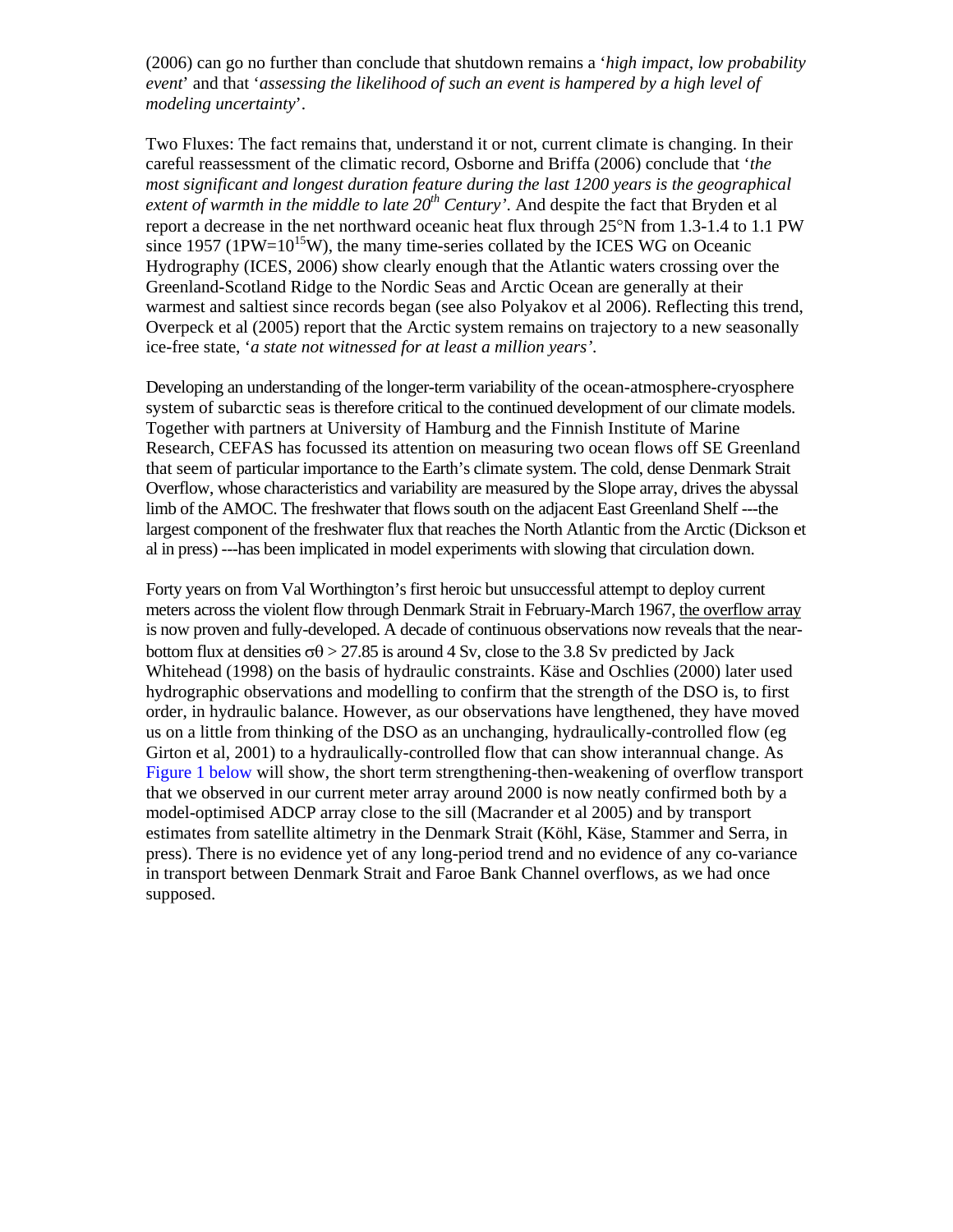

Figure 1. Strengthening-then-weakening of Denmark Strait Overflow transport around 2000, as revealed by three independent data-sets: a) direct observations of flow through the long-term CEFAS-UHH-FIMR moored current meter array on the East Greenland Slope off Angmagssalik (green curve); b) model-optimised estimates based on a discontinuous Acoustic Doppler Current Profiler (ADCP) array close to the sill (blue curve; see Macrander et al 2005); c) transport estimates from sea surface height as measured by TOPEX/Jason  $\&$ ERS2/ENVISAT satellite altimetry close to Denmark Strait by Köhl, Käse, Stammer and Serra (red curve; submitted). Note that in the case of the Angmagssalik array we are emphasising the change in transport rather than its magnitude, so using the moorings with the longest continuous time-series from the core of the plume. When data from all moorings are considered, the transport of Denmark Strait Overflow Water (densities  $\sigma\theta$ ) 27.85) is around 4 Sv.

Curry and Mauritzen (2005) made the next logical step. Recognising that it is the density contrast across the Denmark Strait sill that drives the overflow and noting that both overflows have undergone a remarkably rapid and remarkably steady freshening over the past four decades (Dickson et al 2002), Curry & Mauritzen (2005) use Whitehead's hydraulic equation to ask how much more fresh water would have to be added to the western parts of the Nordic seas to produce significant slowdown. They find that's not going to happen anytime soon:- '*At the observed rate, it would take about a Century to accumulate enough freshwater (e.g. 9000 km3) to substantially affect the ocean exchanges across the Greenland-Scotland Ridge, and nearly two Centuries of continuous dilution to stop them. In this context, abrupt changes in ocean circulation do not appear imminent'*. The fact that the freshening trend of both overflows at the sill has slowed to a stop over the past 10 years has merely reinforced this conclusion.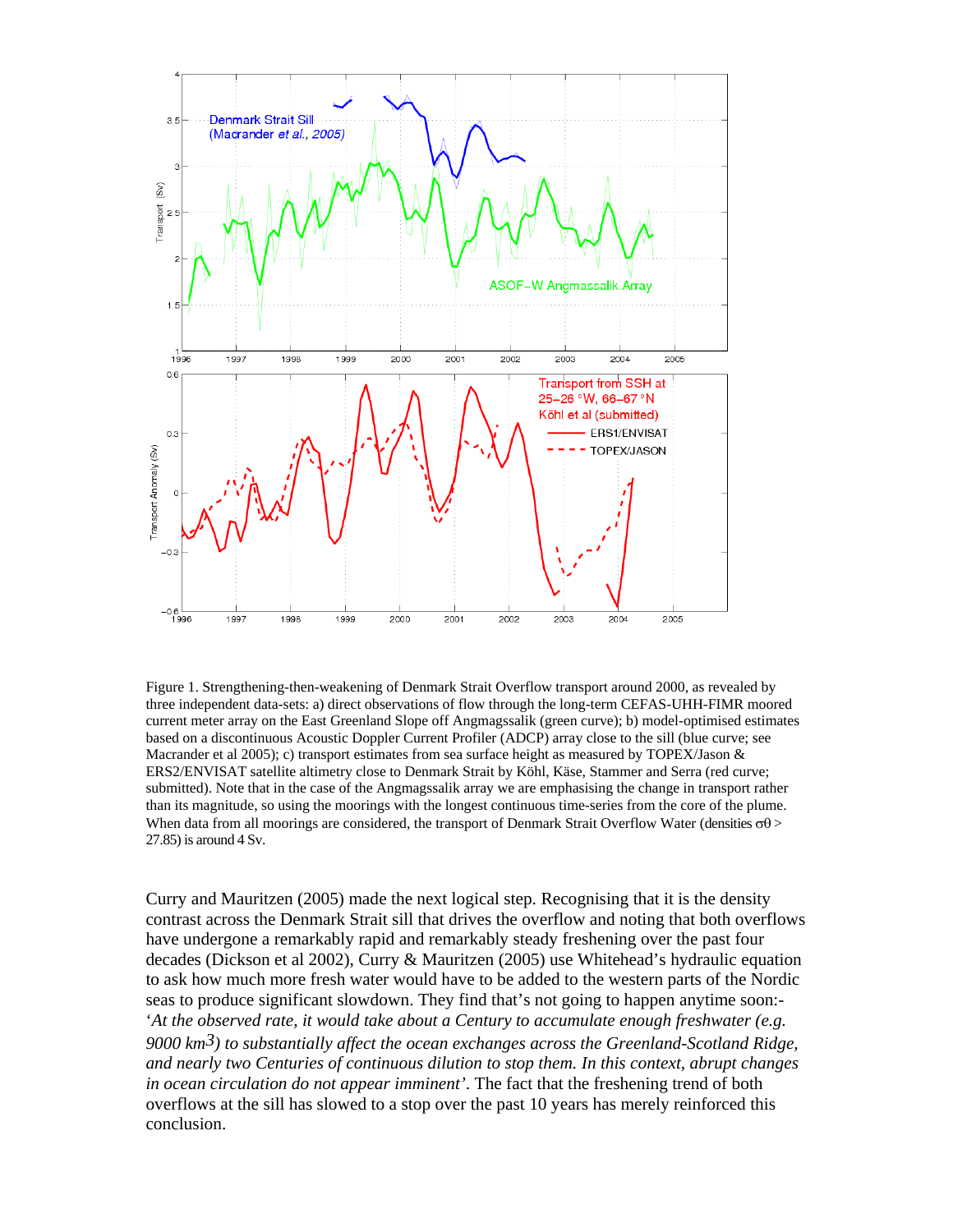The Freshwater Flux array is at a much less advanced state of development. Set across the continental shelf of SE Greenland, it aims to use an array of fixed or profiling moored salinity sensors and current measurements to measure the major (and at present largely unmeasured) component of freshwater flux passing south from the Arctic Ocean to the N Atlantic under the ice of the East Greenland shelf. Our reliance on 'tube' moorings 35-45m long to carry the salinity sensors up to the ice-base, thus protected against strikes by drift ice on the principle of the knock-down-and-bounce-back 'Margaret Thatcher doll', has brought real advances, notably the recovery of continuous salinity records of up to 4 years duration. However the accelerated discharge of the glaciers at SE Greenland in 2005 reported by Rignot and Kanagaratnam (2006), including the increased mass-loss of the Kangerdlugssuak Glacier from  $\overline{5}$ -to 36 km<sup>3</sup> ice/yr between 2000 and 2005, has brought a major new and perhaps unsurvivable hazard. With grounded icebergs still present within 10 km of the array position when recovery was attempted in August 2005, it seems clear that the heavy losses we experienced then are likely to be due to this cause. Though the array we redeployed in 2005 was a rudimentary one, (one tube mooring with three Microcat sensors together with one ADCP), we plan once more to attempt to extend that small array towards its intended coverage in September 2006 with a  $2^{nd}$  tube mooring and a new Aanderaa RDCP-600 acoustic profiling current meter. The climatic importance of measuring this flux argues against withdrawing the array at our first reverse. But this will never be a safe site and only time will tell if our plans to re-extend the array across this dangerous shelf are justified or foolhardy. Val Worthington would have known the feeling!

## References

Bryden HL, HR Longworth and SA Cunningham, 2005. Slowing of the Atlantic meridional Overturning Circulation at 25°N. Nature 438, 655-657.

Curry R and C Mauritzen, 2005. Dilution of the Northern North Atlantic Ocean in Recent Decades. Science. **308** (5729): 1772-1774.

Delworth TL and KW Dixon, 2000. Implications of the recent trend in the Arctic / N Atlantic Oscillation for the North Atlantic thermohaline circulation. J Clim, **13**, 3721-3727.

Delworth TL and KW Dixon, 2006. Have anthropogenic aerosols delayed a greenhouse gasinduced weakening of the North Atlantic thermohaline circulation? Geophys Res Lttrs., 33, LO2606, doi:10.1029/2005Glo24980,2006.

Dickson, R. R., I. Yashayaev, J. Meincke, W. Turrell, S. Dye, and J. Holfort. 2002. Rapid Freshening of the Deep North Atlantic over the past Four Decades. Nature lond, 416, 832- 837.

Dickson R., B. Rudels, S. Dye, M. Karcher, J. Meincke and I.Yashayaev 2006. Current Estimates of Freshwater Flux through Arctic & Subarctic seas. Prog Oceanogr, (accepted).

Girton JB, TB Sanford and RH Käse, 2001. Synoptic sections of the Denmark Strait Overflow. Geophys Res Lett., 28, 1619-1622.

ICES(2006). ICES Report on Ocean Climate 2005 (editors. S. L. Hughes & N. P. Holliday), ICES Cooperative Research Report, No. 280. 47 pp

Ingvaldsen, R.B., Asplin, L., & Loeng, H. 2004a. Velocity field of the western entrance to the Barents Sea, *Journal of Geophysical Research, 109,* C03021, doi:101029/2003JC001811.

Ingvaldsen, R.B., Asplin, L., & Loeng, H. 2004b. The seasonal cycle in the Atlantic transport to the Barents Sea during the years 1997−2001, *Continental Shelf Research, 24,* 1015-1032.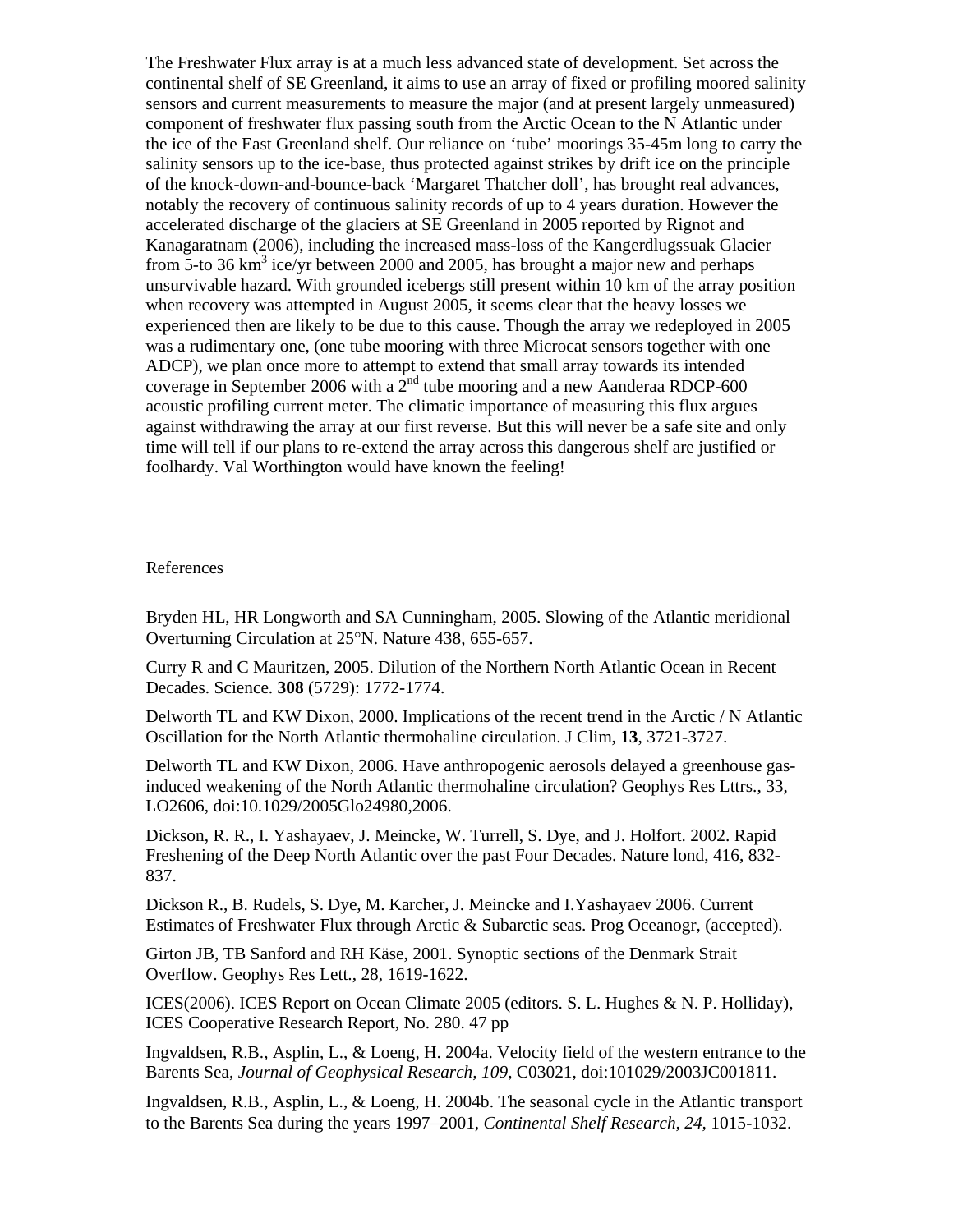Käse R and A Oschlies (2000) Flow through Denmark Strait. J. Geophys. Res. 10, 28527- 28546.

Köhl A, R Käse, D Stammer and N Serra (2006). Causes of changes in the Denmark Strait Overflow. J Phys Oceanogr, (in press)

Latif M., C Boening, J Willebrand, A Bistoch, J Dengg, N Keenlyside, and U Schweckendiek, in press . Is the thermohaline circulation changing?

Large W G and A J G Nurser, 2001. Ocean surface water mass transformations, pp 317-335 In: G Siedler, J Church and J Gould (Eds) Ocean Circulation and climate. Academic Press International Geophysics Series, 77, 715 pp.

Macrander A, U Send, H Valdimarsson, S Jonsson, and RH Käse, 2005. Interannual changes in the overflow from the Nordic seas into the North Atlantic through Denmark Strait. Geophys res Lttrs., 32, L06606, doi:10.1029/2004GL021463, 2005

Manabe S and RJ Stouffer 1995. Simulation of abrupt climate change induced by freshwater input to the North Atlantic Ocean. Nature 378, 165-167.

Osborn TJ and KR Briffa 2006. The spatial extent of  $20<sup>th</sup>$ -Century Warmth in the context of the past 1200 Years.

Østerhus S, WR Turrell, S Jonsson and B Hansen 2005. Measured volume, heat and salt fluxes from the Atlantic to the Arctic Mediterranean. Geophys Res Lttrs, 32, L07603,doi:10.1029/2004GL022188, 2005

Overpeck J and Co-authors, 2005. Arctic system on trajectory to new seasonally ice-free state. EOS, 86, 34, pp 309, 312, 313.

Polyakov I and co-authors, in press. 2005. One more step toward a warmer Arctic. Geophys. Res Lttrs. 32, L17605, doi:101029/2005GLO23740

Rahmstorf S and A Ganopolski, 1999. Long term global warming scenarios,computed with an efficient climate model. Clim Change, 43, 353-367

Rahmstorf S 2003. Thermohaline Circulation: the current climate. Nature 421, 699

Rignot E and P Kanagaratnam, 2006. Changes in the velocity structure of the Greenland Ice Sheet. Science, 311, 986-990.

 Rhines P and S Hakkinen, 2003. Is the Oceanic heat transport in North Atlantic irrelevant to the climate in Europe. ASOF Newsletter #2 13-17

Schauer U, E Fahrbach , S Østerhus and G Rohardt, 2004. Arctic warming through the Fram strait: Oceanic heat transports from 3 years of measurements. J . Geophys Res., 109, C06026, doi:10.1029/2003JC001823,2004

Vellinga M and RA Wood 2002. Global climate impacts of a collapse of the Atlantic Thermohaline Circulation. Climatic Change, 54, 251-267.

Vellinga M 2004. Robustness of climate response in HadCM3 to various perturbations of the Atlantic meridional overturning circulation. Hadley Centre Tech Note 48, unpaginated.

Whitehead JA, 1998. Topographic control of oceanic flows in deep passages and straits. Rev. Geophys 36, 423-440.

Wood R.A., M. Vellinga and R. Thorpe 2003 "Global warming and thermohaline circulation stability", Phil. Trans. R. Soc. Lond. (A), 361, pp 1961-1975

Wood, R.A., M. Collins, J. Gregory, G. Harris & M. Vellinga (2006) Towards a risk assessment for shutdown of the Atlantic Thermohaline Circulation. In '*Avoiding Dangerous Climate Change'*, ed. H.J. Schellnhuber et al., Cambridge University Press, 392pp